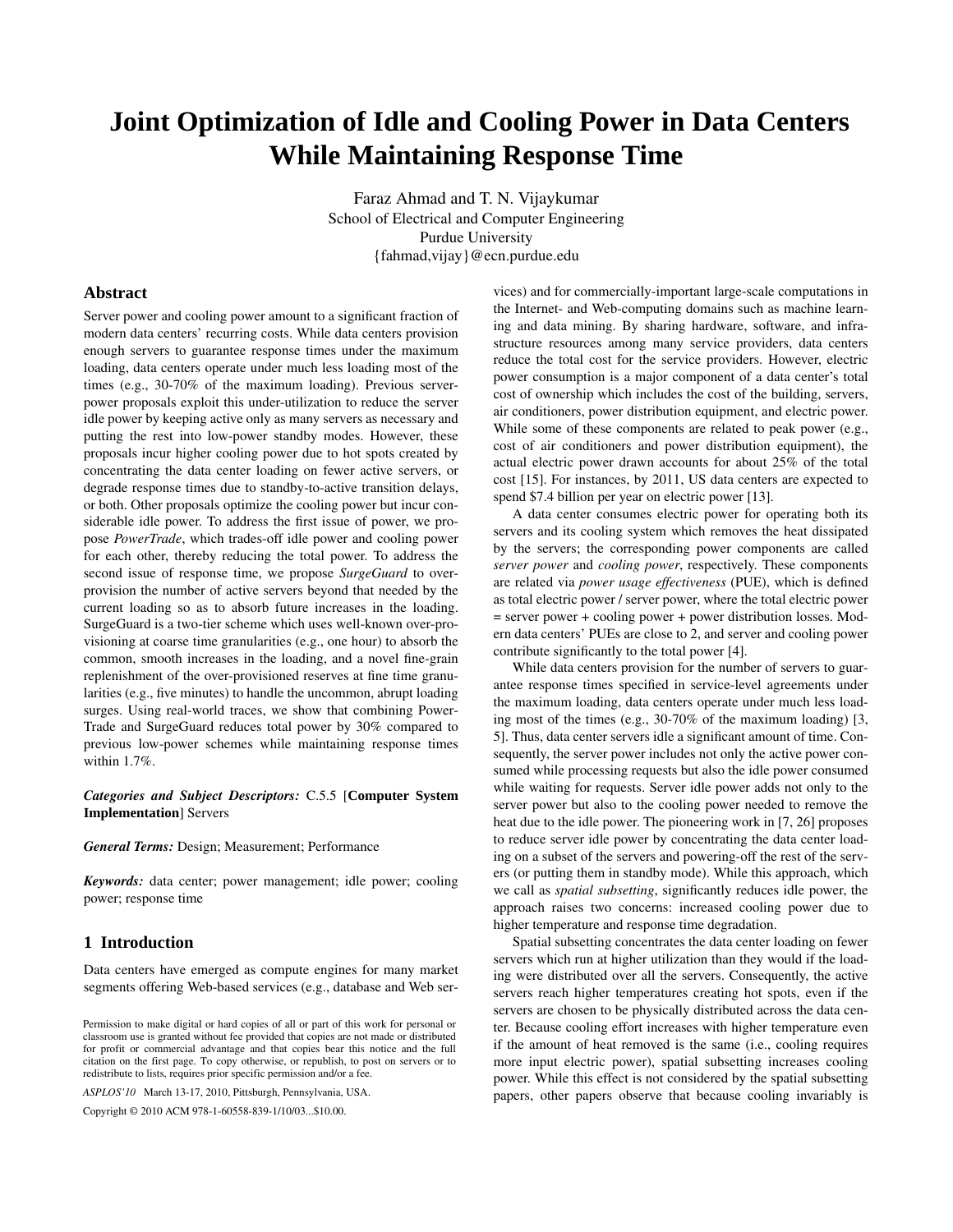uneven, even identical servers under equal loading reach different temperatures [21, 31]. For instance, air flow through the middle of the aisles between machine racks is better than that near the ends of the aisles, making the middle cooler than the ends. Therefore, uniformly distributing the loading over all the servers results in hot spots. Instead, the papers reduce cooling power by distributing the loading over all the servers as the inverse of the server temperature, and achieving uniform temperature. While this simple and effective strategy, which we call as *inverse-temperature assignment*, reduces the temperature and hence the cooling power, this strategy spreads the loading over *all* the servers and increases the server idle power under the usual less-than-maximum loading. Thus, spatial subsetting may increase cooling power more than it reduces idle power (vice versa for inverse-temperature assignment).

Prior work has explored an alternative to spatial subsetting: Instead of keeping only a subset powered on as in spatial subsetting, all the servers are kept powered on and the power at less-thanmaximum loading is reduced by dynamic voltage and frequency scaling (DVFS) [8]. We call this approach as *temporal subsetting*. Because temporal subsetting does not concentrate the loading on fewer servers, temporal subsetting may not incur the temperature problems of spatial subsetting. However, DVFS transition times are too long and degrade response times [20], which is the second issue in reducing idle power (relevant to both spatial subsetting and temporal subsetting). In addition, DVFS is applicable only to the CPU, which contributes only about one-thirds of the total system power [20]. Furthermore, the supply voltage is already close to about 1 V below which CMOS circuits may not work reliably, leaving little room for DVFS in future technologies.

To address DVFS's problems, another recent temporal subsetting proposal, called PowerNap [20], puts idle servers in wellknown standby modes, generally found in laptops, instead of applying DVFS (e.g., the ACPI S3 state for the CPU and the selfrefresh state for the DRAM). Unlike DVFS, standby mode is applicable to the whole system and is not limited by supply-voltage scaling. While the PowerNap paper provides a detailed queuingtheoretic analysis of response times, the authors presume standbyto-active transition times of 1-100 ms which are inconsistent with real-world systems. For instance, Linux documentation [11] shows transition times of 1-2 seconds for ACPI S1 state and 3-5 seconds for ACPI S3 state. Even with transition times as short as 100 ms, PowerNap reports 1.5-3.5x response time degradations at low loading where many servers are in standby mode. Like temporal subsetting schemes, spatial subsetting also degrades response times. While the spatial subsetting scheme [7] assumes infrequent loading changes (e.g., 2-3 times a day), real-world loading changes continually, which would require frequent transitions and would degrade response times. While inverse-temperature assignment avoids response time degradation by keeping all the servers activated, the scheme incurs high idle power, as discussed above.

To tackle the first issue of cooling power in spatial subsetting, we make the key observation that there is a trade-off between server idle power and cooling power in spatial subsetting and hence, the two should be optimized *together* to reduce the total data center power. Accordingly, we propose a novel joint optimization, called *PowerTrade*, which reduces the sum of idle power and cooling power, and hence, the total power. PowerTrade reduces the sum by activating more servers than spatial subsetting to reduce the load on each server, and hence its temperature, but fewer active

servers than inverse-temperature assignment to reduce the idle power. We describe two implementation variants of PowerTrade.

To tackle the second issue of response time degradation in spatial subsetting, we make the key observation that the data center loading changes mostly smoothly over coarse granularities of time (e.g., 30-60 minutes). Accordingly, we employ *SurgeGuard* to over-provision the number of active servers beyond that needed by spatial subsetting so as to absorb increases in the loading. Surge-Guard is a two-tier scheme which operates at two time granularities: For the common, smooth increases in the loading, we employ over-provisioning [8, 34] to handle a maximum increase in the loading in a pair of consecutive coarse-grain time intervals (e.g., one hour). However, uncommon, abrupt loading surges may deplete the over-provisioned reserves (e.g., CNN.com meltdown after the 9/11 attacks). Though uncommon, such surges often test service providers' ability to retain customers by ensuring good response times [18]. Previous over-provisioning schemes do not address the surges which degrade response times. In contrast, we employ a novel scheme to replenish the reserves at a fine granularity (e.g., five minutes). Because the over-provisioning required is relatively small for the increases in the loading in practice, we can maintain response times while incurring only a small increase in server idle power (e.g., in real-world traces, the average hourly loading increase is 3%).

To reduce both total power and response time degradation, we combine PowerTrade and SurgeGuard by simply applying Surge-Guard's over-provisioning to the number of servers arrived at by PowerTrade. We summarize our key contributions as follows:

- **•** We propose a novel joint cooling-power-idle-power optimization, called PowerTrade, to reduce the sum of the cooling power and the idle power;
- We propose a novel two-tier over-provisioning scheme, called SurgeGuard, to alleviate response time degradation;
- **•** Using real-world traces, we show that combining PowerTrade and SurgeGuard (1) reduces total power by 30% over the *better* of spatial subsetting which targets only idle power and inversetemperature assignment which targets only cooling power; and (2) maintains response times within 1.7%, as compared to spatial subsetting which degrades response time by a factor of 2.8.

The remainder of the paper is organized as follows: We describe PowerTrade in [Section 2](#page-1-0) and SurgeGuard in [Section 3](#page-5-0). In [Section 4,](#page-7-0) we explain our experimental methodology. [Section 5](#page-9-0) presents our results. We discuss related work in [Section 6](#page-12-0) and conclude in [Section 7.](#page-12-1)

## <span id="page-1-0"></span>**2 Optimizing both idle & cooling power**

As mentioned in [Section 1,](#page-0-0) spatial subsetting reduces server idle power but increases cooling power whereas inverse-temperature assignment reduces cooling cost but incurs high idle power. We propose a joint optimization, called PowerTrade, to reduce idle power and cooling power together so that the total power is reduced. Because PowerTrade builds on spatial subsetting and inverse-temperature assignment, we describe these schemes first.

#### **2.1 Background: Spatial Subsetting and Inverse-Temperature**

Recall that spatial subsetting reduces server idle power by concentrating the data center loading on as few servers as possible. In spa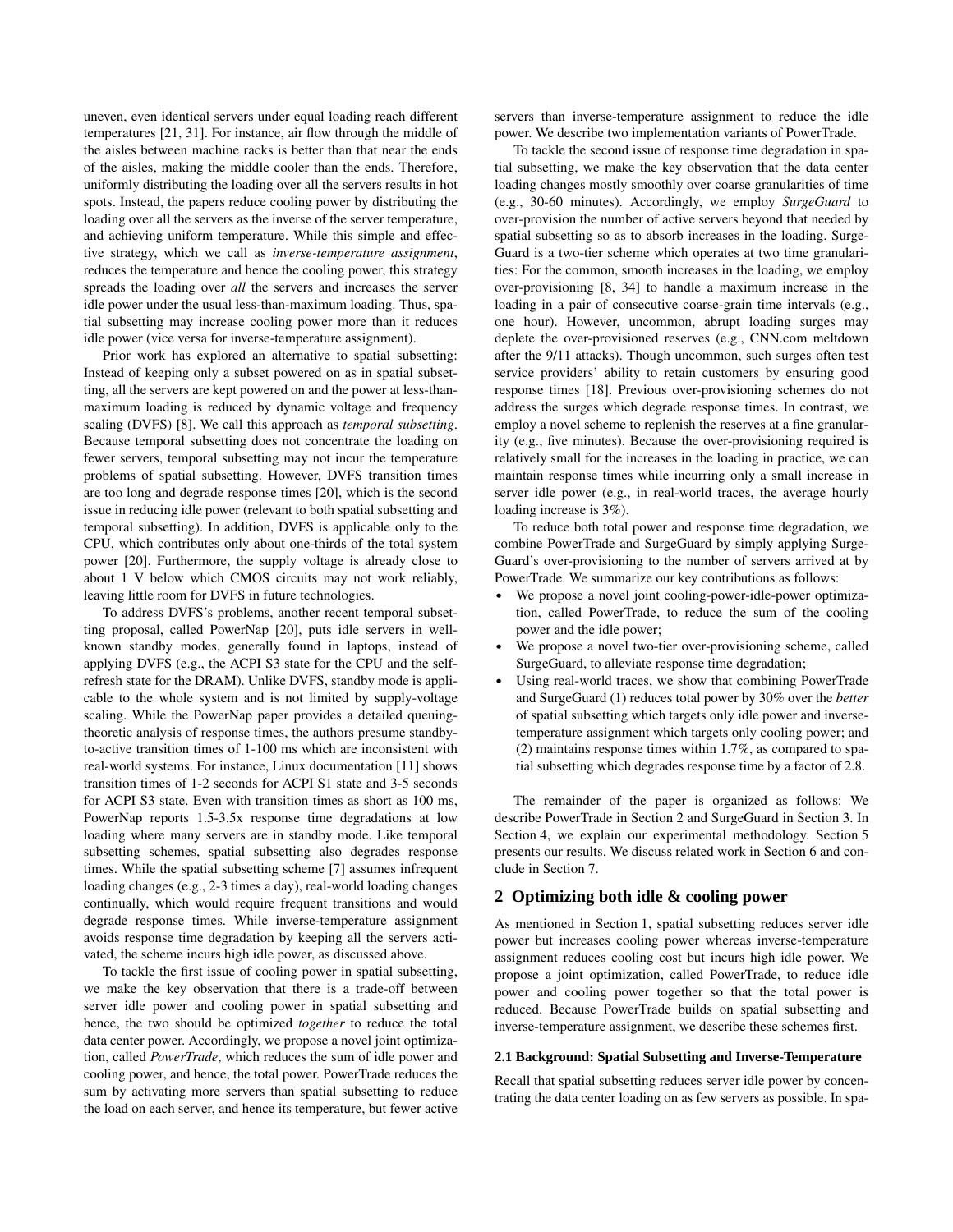tial subsetting, the resource allocator chooses a subset of servers sufficient to satisfy the demand based on the current loading, and assigns incoming requests to the subset. The number of active servers can be determined using simple queueing theory estimates for a given loading characterized by the request rate and size. The rest of the servers are powered off (or put in standby mode) to reduce idle power. If the loading increases, more servers are brought into the active pool; and as the loading decreases, the excess servers are powered off. While the spatial subsetting papers do not discuss temperature issues, the active pool of servers can be chosen to be *physically* distributed over the data center to help cooling. Nevertheless, the high temperature of the active servers leads to hot spots, which cause an increase in the cooling costs (e.g., a 1120-server data center exhibits a temperature variation of  $22^{\circ}$ C - 37.12<sup>o</sup>C in the room at 60% loading). As mentioned in [Section 1,](#page-0-0) activating the servers (from power off or standby states) takes time (e.g., 1-2 seconds for modern standby modes). We address the resultant response time degradations in [Section 5.](#page-9-0)

Recall that the inverse-temperature schemes [21, 31], on the other hand, reduce the temperature to optimize the cooling cost by distributing the load among all the servers as the inverse of the server temperature, and achieving uniform temperature. We describe only two variants here which represent the rest [21]. The first variant, called *CoolestOutlets* [31], exploits temperature sensors to sense the air temperature at the outlet of all the servers. The resource allocator assigns work inversely proportional to the server temperature. The allocator changes the load distribution, as the loading of the data center and/or the temperature of the servers vary, by assigning less work to hotter servers and more work to cooler ones. Accordingly, for the same loading, the temperature is lower for CoolestOutlets than that for spatial subsetting (e.g., under CoolestOutlets, a 1120-server data center exhibits a temperature variation of  $26^{\circ}\text{C}$  -  $32^{\circ}\text{C}$  in the room at 60% loading). The second variant, called *MinHR* [21], reduces cooling costs by minimizing the heat that recirculates within a data center. Such heat recirculation may result from obstructions in the server air flow, server fans drawing air from the (hot) neighboring servers, and blockage in the return vents of the air conditioners. MinHR distributes the load proportional to the ratio of heat produced to heat recirculated, so that the servers that recirculate more heat than others are assigned less work**.** This ratio is pre-computed for every server via calibration runs. In either of the variants, because all the servers remain powered on, there is significant idle power in the common case of less-than-maximum data center loading. While PowerTrade can be built on top of either of the variants, our implementation builds on CoolestOutlets due to its simplicity.

#### <span id="page-2-0"></span>**2.2 PowerTrade**

Recall that (1) the total power = *server power + cooling power* + power distribution losses, and PUE = total power / server power*; (2)* the server power has two components; *compute power* and *idle power*; and (3) PowerTrade reduces both idle power and cooling power. The cooling power required to remove the heat is given by the relation *server power/COP* where *COP* is the coefficient of performance, an efficiency metric, for the computer room air conditioning (CRAC) units in the data center. The *COP* is a decreasing function of the average temperature of the hottest servers in the room (e.g., the hottest 5% of servers). A higher value of the *COP*

means more efficient cooling (typical value for the *COP* is in the range of 1-2 [25, 29]). Because we target server + cooling power and not power distribution losses, we define *net power* to be server power + cooling power. Thus,

NetPower = ServerPower × 
$$
\left(1 + \frac{1}{COP}\right)
$$
  
ServerPower = computerpower + idlepower

Spatial subsetting reduces the server power by concentrating the loading on fewer servers and reducing idle power. Although reducing the idle power decreases the amount of heat to be removed, concentrating the load results in hot spots in the room due to increased per-server utilization. The hot spots, in turn, lower the COP and increase the cooling power. On the other hand, inverse-temperature reduces the temperature and improves the COP by distributing the loading among all the servers to avoid hot spots. While the improved COP reduces the cooling power, running all the servers increases the idle power (and the accompanying cooling power) especially in low-loading periods.

To reduce the sum of the cooling power and the idle power, PowerTrade should activate more servers than needed by spatial subsetting to reduce the load on each server, and hence its temperature, but fewer active servers than inverse-temperature assignment to reduce the idle power. To this end, we would, ideally, like to compare the gain in cooling power by keeping a server active against the gain in idle power by putting a server to standby and redistributing the server's load among the remaining active servers. This comparison would allow us to reduce the sum of idle power and cooling power. However, performing this comparison for every server, either at the time of every incoming request or even periodically over time, would be hard to implement given the large number of servers. Hence, we resort to a coarser granularity by exploiting the fact that the data center can be divided into a few, nearly-iso-temperature *zones*, which are formed naturally due to air flow patterns in the data center. Because hot air rises from bottom to top and the air flow is poor at the ends of the aisles, the top shelf servers in each rack and the side racks of each row are hotter than the rest and the servers at the very ends of the rows are the hottest (see [Figure 1\)](#page-3-0), The zone division leads us to break up the problem of distributing the overall loading to reduce the net power into two questions - one *across* the zones and the other *within* a zone:

- **•** how is the overall loading distributed across the zones (i.e., what is the load distribution ratio across zones)? and
- **•** how is a zone's share of the load distributed among its servers? While the first question deals with zones which are only a few in number as compared to the total number of servers, the second question deals with servers within each zone which are many in number bringing back the original issue of assigning the loading

for each of the numerous servers. To avoid this issue, we use a single policy for an entire zone and keep the problem tractable. In the rest of the paper, we assume three zones — *cool*, *warm*, and *hot* — in the data center (see [Figure 1](#page-3-0)). However, our schemes are applicable to more zones if needed, depending upon the desired level of accuracy, temperature variations, and the size of the data center.

We propose three implementations, two static and one dynamic, where the static (dynamic) schemes employ static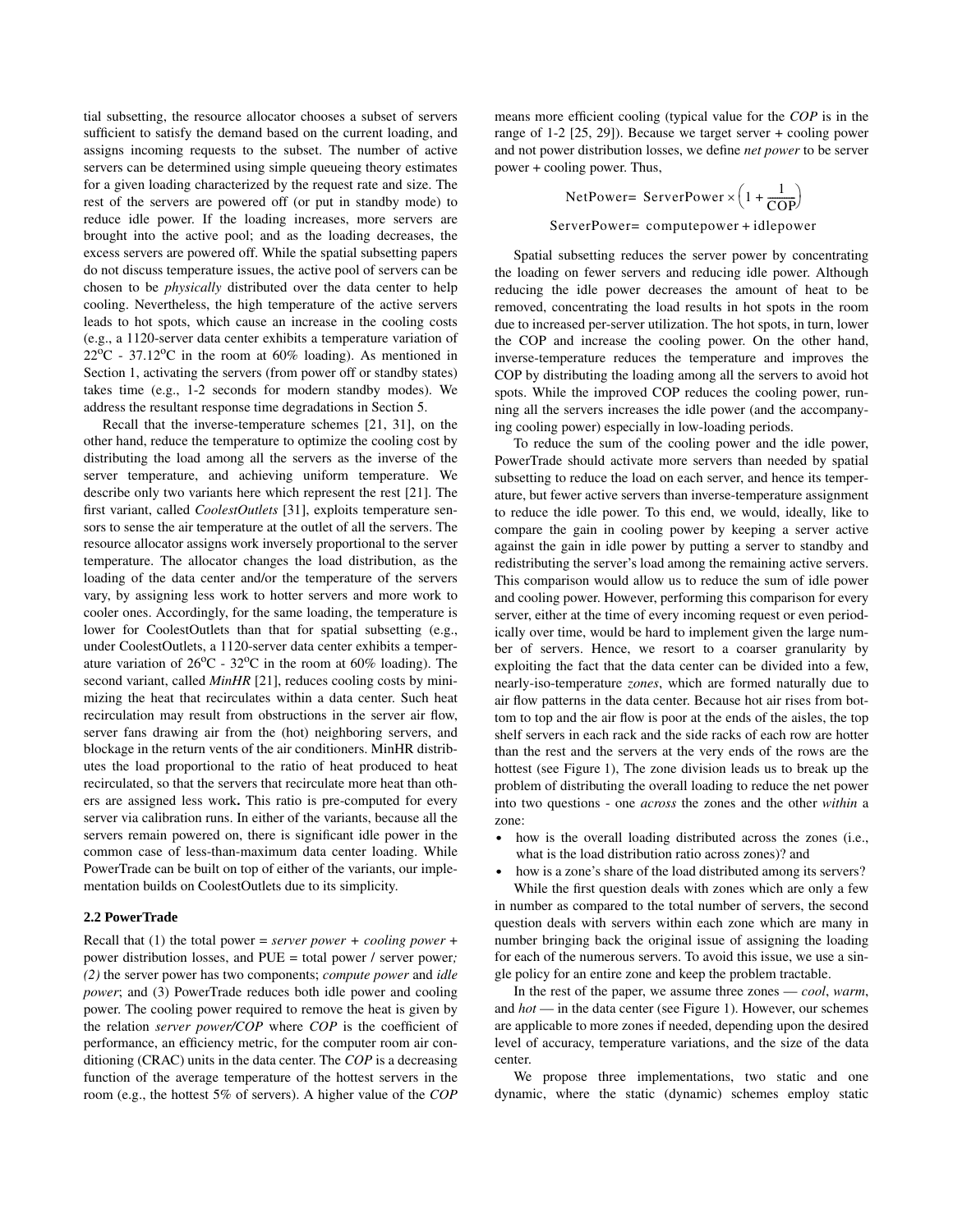

**Figure 1: Data Center Model**

<span id="page-3-0"></span>(dynamic) methods to answer the above two questions. In addition, the static schemes reduce both the idle power and the cooling power, targeting each separately without *directly* comparing the idle power reduction against the cooling power savings so that the net power is reduced, as is done by the dynamic scheme.

#### <span id="page-3-2"></span>**2.2.1 PowerTrade-s**

The first static scheme, called PowerTrade-s, primarily targets the cooling power in across-zone load distribution (the first question above) and the idle power in within-zone load distribution (the second question above). The within-zone load distribution also secondarily targets cooling power within each zone. We assume that the data center loading is monitored and quantified so that Power-Trade-s can perform its across-zone and within-zone load distributions. We describe PowerTrade-s assuming the data center loading does not change and discuss such changes later.

For the across-zone load distribution, PowerTrade-s determines the ratio of load distribution *across* the zones, called the *iso-temp ratio*, by using a simple calibration run. In this run, we load the *cool* zone to a particular reference loading (say 50%) and measure the zone's temperature. Then, we load every other zone, one by one in isolation, until the same temperature is reached. To simplify the calibration process, we uniformly distribute the load within each zone across the zone's servers. In line with its simple nature, PowerTrade-s assumes that the iso-temp ratio remains the same even when the loading is different from the reference loading, as shown in [Figure 2](#page-3-1)**.** In this figure, a 50% loading of the cool zone and a 25% loading of the warm zone reach the same temperature (22.5  $^{\circ}$ C), giving a cool-zone-to-warm-zone iso-temp ratio of 2:1. Because load distribution as per the iso-temp ratio ensures that the other zones do not exceed the cool's zone temperature, Power-Trade-s prevents hot spots in the warm and the hot zones.

Targeting idle power primarily and cooling power secondarily in within-zone load distribution**,** we exploit the idle-power saving feature of spatial subsetting and the cooling-power saving feature of inverse-temperature. Because the cool zone is the least prone to heating up, reducing the idle power is more important than avoiding hot spots. Accordingly, PowerTrade-s employs spatial subsetting within the cool zone to distribute the cool zone's share of the load, as per the iso-temp ratio (i.e., concentrate the load on fewer servers). In contrast, because avoiding hot spots is important in the warm zone, PowerTrade-s distributes the warm zone's share of the load among all the warm-zone servers (equal distribution is equivalent to inverse-temperature as all the active servers in a zone have nearly the same temperature). Thus each zone uses a single policy for load distribution within a zone. Because of their high propen-



**Figure 2: Iso-temp r**at**io for PowerTrade-s**

<span id="page-3-1"></span>sity to heating up, the hot-zone servers are kept in standby mode unless the loading in the data center cannot be satisfied by the other two zones. Whenever needed, the hot-zone servers are equally loaded in the zone to prevent hot spots.

When a production-run loading exceeds the reference loading, it is possible that distributing the load as per the iso-temp ratio exceeds the cool or warm zone's capacity (the capacity of the hot zone, which is used only as a last resort, is never exceeded). In such cases, the iso-temp ratio is disregarded and the cool, warm, and hot zones are filled to capacity in that order.

So far, we have described PowerTrade-s for a fixed data center loading. When the loading changes, PowerTrade-s readjusts the across-zone and within-zone load distributions. We discuss Surge-Guard to handle response-time issues with loading changes in [Section 3.](#page-5-0) We also discuss how PowerTrade-s can be combined with SurgeGuard in [Section 3.2](#page-6-0).

Being a simple scheme, PowerTrade-s has three limitations: First, PowerTrade-s's simplifying assumption does not account for the fact that the iso-temp ratio for different reference loadings would be different due to non-linear relationship among server loading, air flow, and temperature. Second, PowerTrade-s uses the fixed policy of spatial subsetting in the cool zone to target idle power while ignoring hot spots and the fixed policy of inverse-temperature in the warm zone to target cooling power while ignoring idle power. However, at high loading of cool zone and low loading of warm zone, the cool zone may have hot spots and the warm zone may have many servers idling, making this strategy sub-optimal. And finally, PowerTrade-s ignores the exchange of heat across the zones due to air flow. The calibration run loads each zone in isolation until the desired temperature is reached but in production runs the zones are loaded together and the zones exchange heat.

To address the first limitation in PowerTrade-s, we propose a variant, called PowerTrade-s++, which determines the iso-temp ratios at multiple reference loadings. PowerTrade-s++ uses these ratios to produce a piece-wise linear approximation of the iso-temp ratio for all other loadings, as shown in [Figure 3.](#page-4-0) In this figure, a 30% loading of the cool zone and a 7% loading of warm zone reach the same temperature (20 $\rm{^{\circ}C}$ ) and the iso-temp ratio changes with the loading. In our experiments we found that seven reference ratios result in a good approximation. The other two limitations listed above are addressed by our dynamic scheme but not by our static schemes.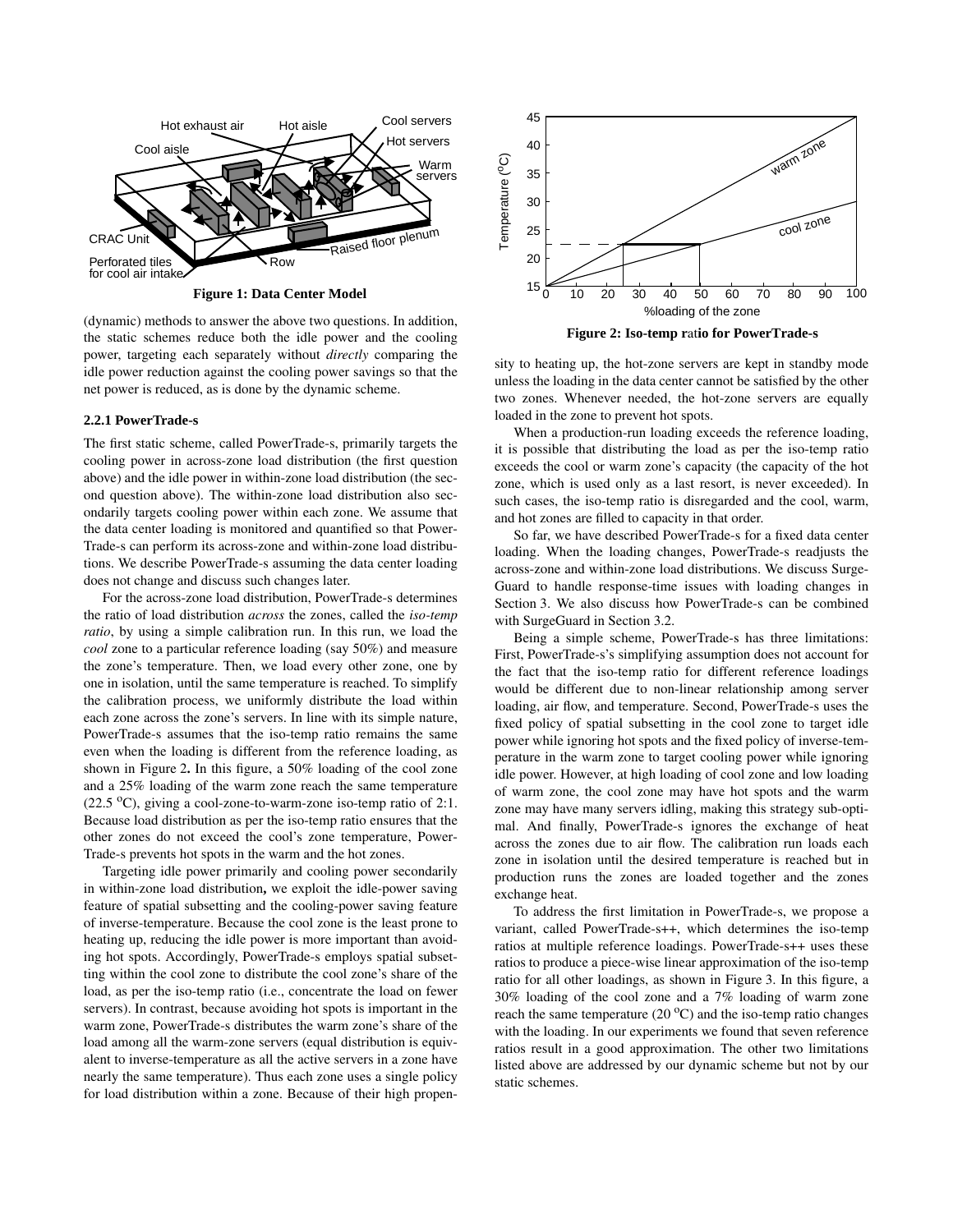

**Figure 3: Iso-temp ratio for PowerTrade-s++**

#### <span id="page-4-1"></span><span id="page-4-0"></span>**2.2.2 PowerTrade-d**

The last two limitations above indicate that the two questions of across-zone and within-zone load distributions, and reductions in idle power and cooling power are inter-dependent and cannot be answered in isolation. However, minimizing the net power using an offline analysis would require considering numerous variables such as per-server temperature profile and loading, air flow, and heat exchange for the current load distribution. Therefore, such an analysis would be hard. Consequently, PowerTrade-d uses an online approach to dynamically adjust the load distribution both across and within zones based on the observed temperatures and hence the cooling power, and the observed idle power dissipation. Thus, instead of offline computation, PowerTrade relies on online measurement to guide the optimization. PowerTrade directly compares the potential idle power reduction achieved by activating fewer servers against the potential cooling power savings achieved by activating more servers. PowerTrade chooses the larger of the two to reduce the net power.

As mentioned before in [Section 2.2.1,](#page-3-2) performing this comparison for all the servers together in one shot would be hard. On the other hand, performing this comparison one server at a time would be slow because temperature takes some time to reach a steady state after each step (e.g, 3-5 minutes in our simulated data center). Instead, PowerTrade-d uses a coarser granularity of *groups* of servers to perform this comparison. Groups are much smaller than zones but large enough to impact the temperature to a measurable extent (e.g., 10 servers). PowerTrade successively reduces the net power in steps of one group at a time until converging to *a* minimum (i.e., where the net power does not reduce any more).

Three key issues with any successive refinement scheme are (1) whether the scheme converges to the global minimum; (2) whether the convergence is fast; and (3) the choice of server groups for data centers providing multiple services. For the first issue, we observe that because the idle power and cooling power, respectively, are monotonically increasing and decreasing functions of the number of active servers, the sum of these two components has a single global minimum, as illustrated in [Figure 4.](#page-5-1) Consequently, our refinement process will converge towards this global minimum without getting stuck in some local minimum. However, the convergence point may not be the optimum due to discretization errors from our groups, measurement errors, and other errors due to the empirical nature of our approach.

The second issue is important because during the time of the convergence the scheme operates sub-optimally. We observe that because loading changes only slowly over large time intervals, our groups are large enough to capture this change in only a few steps of refinement (e.g., 3 steps per hour on the average). Consequently, the refinement's convergence delay is short. While increasing the group size achieves faster convergence, doing so results in less power reduction due to the coarseness of the refinement steps (and vice versa for decreasing the group size). We empirically found that a group size of 10 works well.

The third issue is that for data centers providing multiple services, each server typically handles a specific service. Because servers in a server groups are (de)activated together, server groups that span servers for different services may either activate servers and exceed the demand for their particular service or deactivate servers and not meet the demand. To avoid this problem, we constrain server groups to comprise servers for only one service, thus making our groups service-aware. Because server groups are much smaller than the set of servers for a given service, this constraint is acceptable (e.g., 10 in a group versus 500 for a service).

Our successive refinement is triggered only when the data center loading changes; otherwise the current data center configuration of active servers can satisfy the demand. Because a loading change of less than 1% on our simulated data center did not affect the temperature, and hence the cooling power, our refinement algorithm is not triggered below this threshold (real data centers would also have a similar threshold). There are two cases of loading change: an increase and a decrease. In the first case, we initially continue with the current configuration and distribute the load among the currently active servers; if the loading cannot be satisfied with the current number of active servers then we activate new servers (i.e., transition them from the standby mode to the active mode). We measure the cooling power for this initial distribution which gives us one of the two configurations to be compared in each of our refinement steps. To obtain the other configuration, we observe that inverse-temperature, and not spatial subsetting, minimizes net power when the loading increases to the point that all the servers need to be activated. At this point, while the idle power cannot be reduced any further, the cooling power can be reduced by using the inverse-temperature assignment. Because our current loading has increased, we move the data center configuration *towards* the inverse-temperature strategy of activating *all* the servers. Accordingly, we activate a new group of servers previously in standby mode and redistribute the load among the active servers as per inverse-temperature. We measure the resultant cooling power once the temperature settles after the redistribution. Because the new configuration has more active servers, the cooling power of the new configuration is likely to be better than that of the initial configuration. However, the new configuration incurs higher idle power due to the newly-activated group of servers. We compute the extra idle power based on the servers' power ratings.

If the cooling power reduction from the initial configuration to the new configuration is larger than the extra idle power then we keep the new configuration and proceed to the next refinement step by activating another group of servers. Otherwise (i.e., the extra idle power is larger than the cooling power reduction), we revert back to the initial configuration and our refinement process ends for the current increase in the loading.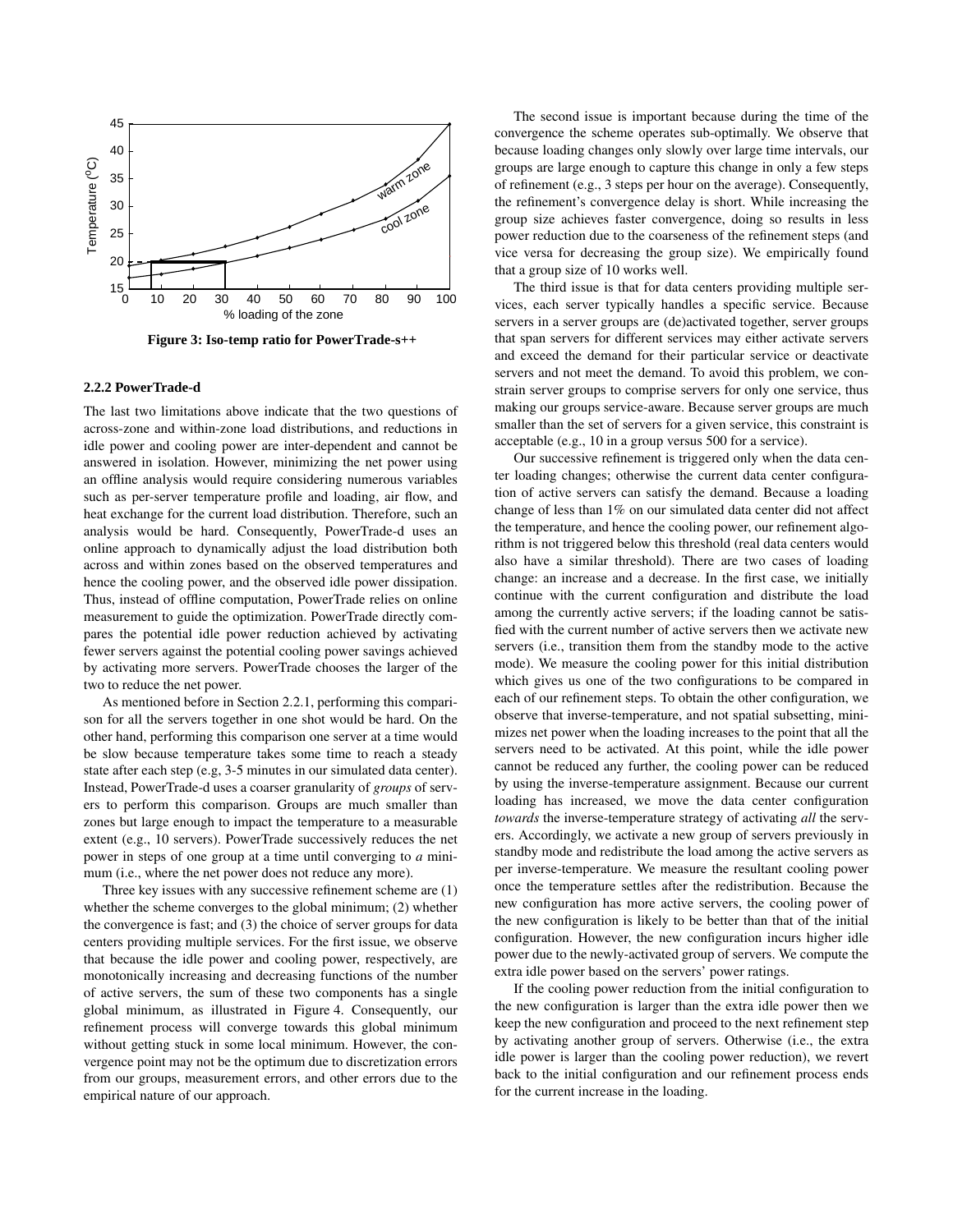

**Figure 4: Idle power versus cooling power**

<span id="page-5-1"></span>In the second case of decreasing load, we start by measuring the cooling power needed for the current configuration which is the initial configuration in this case. To obtain the other configuration for our comparison, we observe that spatial subsetting, and not inverse-temperature, minimizes net power when the loading decreases to the point that only a few servers need to be active. At this point, the load is already distributed (keeping the temperature low), however, the idle power can be reduced by using spatial subsetting. Because our current loading has decreased, we move the data center configuration towards the spatial subsetting strategy of keeping as few servers activated as needed to meet the loading demand. Accordingly, we deactivate a group of servers (i.e., send them to the standby mode) and redistribute the load among the rest of the active servers as per inverse-temperature. We measure the cooling power of the new configuration after the temperature settles. We compute the idle power saved in the new configuration due to the deactivated servers. If the idle power savings exceeds the cooling power increase going from the previous configuration to the new configuration then we keep the new configuration and proceed to the next refinement step by de-activating another group of servers. Otherwise, we revert back to the previous configuration, ending our refinement process for the current loading decrease.

The above discussion addresses whether server groups, but not which server groups, are activated or de-activated. When moving towards spatial subsetting, it is a straightforward choice to deactivate the hottest server group. However, when moving towards inverse-temperature, the choice of which inactive server group to activate is harder. We choose the server group with the lowest idle power rating, assuming the data center is heterogeneous. If all the inactive server groups have the same idle power rating, then we choose from the cool, warm, and hot zones [\(Section 2.2\)](#page-2-0), in that order.

The above discussion also implicitly assumes that the loading does not change during the convergence process. If it does, then servers are activated or deactivated appropriately depending on the change in the load and the desired response time, as described in [Section 3.2](#page-6-0). The resource allocator triggers these (de)activations independently of PowerTrade-d's refinement process. In such cases, the refinement process abandons its current convergence and starts afresh with the new configuration as the initial configuration.

PowerTrade-d addresses all the three limitations of the static schemes discussed in [Section 2.2.1](#page-3-2). In contrast to the static schemes, the dynamic scheme does not use any pre-computed across-zone load distribution ratios (first limitation); does not apply a fixed loading policy (spatial subsetting or inverse-temperature) to each zone (second limitation); and takes into account the actual loading of the data center, and the air flows (heat interactions) among the zones and servers (third limitation).

#### **2.2.3 Other issues**

Both PowerTrade-s and PowerTrade-d employ some form of spatial subsetting — PowerTrade-s applies spatial subsetting to the cool zone and PowerTrade-d approaches spatial subsetting when the loading decreases. Server wear-and-tear due to thermal cycling resulting from repeated activations and deactivations is a concern for spatial subsetting [8] (this problem is less severe in inversetemperature which keeps all the servers activated). This problem can be mitigated by simply using a round-robin order among the cool-zone servers when choosing the servers to be activated.

Another concern with spatial subsetting is the power dissipation during the activation of servers [8]. However, because data center loading changes are smooth and slow over coarse time granularities, this overhead adds little to the net power.

Finally, data centers typically employ stateless frontend servers for handling requests and stateful backend servers for holding data. Blindly putting stateful servers into standby mode would make the servers' data unavailable for requests. This problem is incurred by any scheme that employs spatial subsetting or temporal subsetting (including PowerTrade). Addressing this issue may involve stateaware grouping of servers while defining PowerTrade's server groups. While this issue is beyond the scope of this paper, we emphasize that any solution would benefit from PowerTrade by jointly optimizing cooling and idle power.

## <span id="page-5-0"></span>**3 SurgeGuard: Maintaining Response Time**

Recall from [Section 1](#page-0-0) that response time degradation is a key issue for data center power-reduction techniques. The inverse-temperature assignment does not degrade the response time as it keeps all the servers activated (i.e., in active mode). However, the spatial subsetting assignment activates only a subset of servers to reduce the idle power. Thus, any increase in the loading requires more servers to be activated by transitioning from standby mode to active mode which takes time (e.g., transitioning from the ACPI S1 state, which consumes about 5 W in standby mode, takes about 1-2 s). As mentioned in [Section 1](#page-0-0) and later in [Section 5,](#page-9-0) the data center loading changes almost continually, though smoothly, requiring frequent server activations which degrade response times. Because both PowerTrade-s and PowerTrade-d use spatial subsetting, this degradation is a concern.

#### <span id="page-5-2"></span>**3.1 SurgeGuard**

Recall from [Section 1](#page-0-0) that we employ *SurgeGuard* to address this degradation based on the observation that the data center loading changes mostly smoothly over coarse granularities of time (e.g., over 30 to 60 minutes) as we show in [Section 5.](#page-9-0) SurgeGuard uses well-known over-provisioning of the number of active servers beyond that needed by spatial subsetting so as to absorb increases in loading [8, 34]. SurgeGuard is a two-tier scheme which operates at two time granularities: To handle the common, smooth increases in loading, we over-provision by an amount called *server\_reserve* to handle a maximum increase in the loading in a pair of consecutive coarse-grain intervals (e.g., one hour). However, uncommon,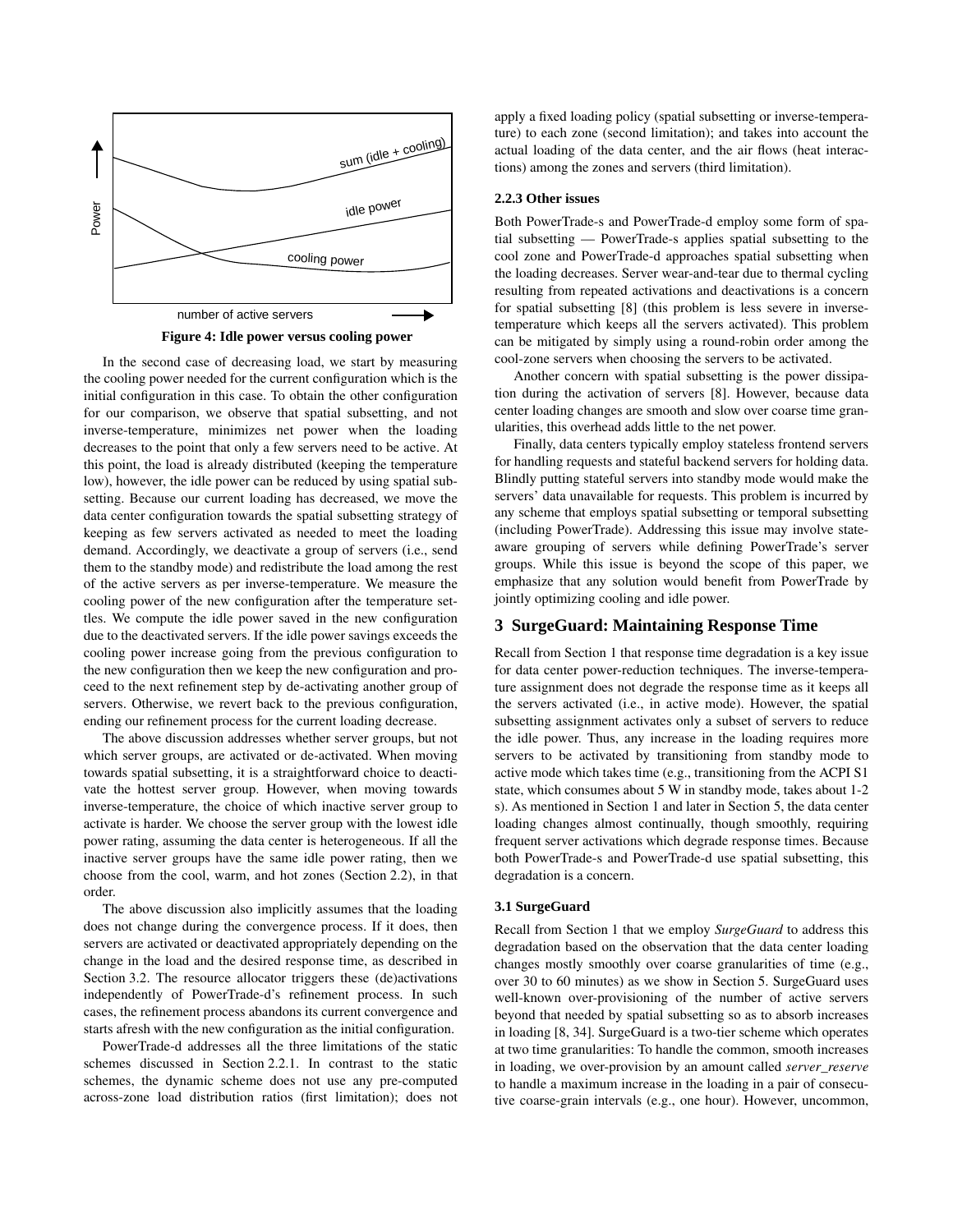abrupt loading surges may deplete the over-provisioned reserves, as discussed in [Section 1](#page-0-0). To address such surges, we replenish the reserves at a fine granularity (e.g., five minutes). Previous overprovisioning schemes do not address such surges which result in degraded response times. Because the over-provisioning required is relatively small for the increases in the loading in practice, we can maintain response times while incurring only a small increase in server idle power (e.g., real-world traces show an average and maximum loading increase from one hour to the next of 3% and 10%, respectively).

Server\_reserve can be chosen based on the worst-case increase in the loading in the past from one interval to the next or on the amount of loading change that can be tolerated for a desired power-performance goal. Different server\_reserve values can be used for busy periods of the day or busy days of the week, if at all needed.

Because SurgeGuard provides an over-provisioning over spatial subsetting, we first describe how to determine the number of servers needed for a given loading in spatial subsetting while ignoring transition delays. SurgeGuard simply pads this number by some amount to account for the delays. We compute the number using queuing theory. A data center can be modeled as a GI/G/m queue — i.e., an m-server queuing system serving requests with generalized arrival and request-size distributions where each server has a generalized service time distributions.

Using the well-known Allen-Cunneen approximation [2, 6] for the GI/G/m model, the response time and the number of servers needed to satisfy a given demand are related as follows:

$$
\overline{W} = \frac{1}{\mu} + \frac{P_m}{\mu(1-\rho)} \left( \frac{C_A^2 + C_B^2}{2m} \right)
$$

where

 $\overline{W}$  is the mean response time,

 $1/\mu$  represents the mean service time of a server,

 $\lambda$  is the mean request arrival rate,

$$
\rho = \frac{\lambda \varphi}{mf}
$$
 represents the average utilization of a server,

is the mean request size, ϕ

 $f = \mu \varphi$  is the service rate of a server,

*m* is the number of servers available to serve the request,

$$
P_m = \rho \frac{\frac{(m+1)}{2}}{2}
$$
 for  $\rho \le 0.7$  and  $P_m = \frac{\rho^m + \rho}{2}$  for  $\rho > 0.7$ ,

and  $C_A^2$  and  $C_B^2$  represent the squared coefficient of variation of request inter-arrival times and request sizes, respectively.

The first term is the service time for a request and the second term represents the average waiting time in the queue. Spatial subsetting can monitor the average request arrival rate and request sizes to determine number of servers required to achieve a desired response time.

To take response times into account, SurgeGuard exploits the fact that the loading change in one interval to the next usually does not exceed server\_reserve. Accordingly, SurgeGuard simply adds server reserve to the number of active servers needed for the average loading of a coarse-grain interval and uses the sum as the predicted number of active servers for the next interval. We obtain the average loading in an interval by monitoring the loading, and the number of active servers needed for a given average loading and desired response time by using the above expression. If the average loading decreases during an interval compared to the previous interval then the predicted number for the next interval decreases accordingly and the next interval begins by deactivating the excess active servers. However, in the uncommon case, the loading may increase during an interval to the point that server\_reserve is completely depleted (occurs in 2.90% of intervals in our traces). To handle this case, we replenish server\_reserve by activating more servers at the finer granularity of *mini-intervals* (e.g., 5 minutes). The mini-intervals should be short enough so that server\_reserve is not exceeded in all but extreme cases and long enough that unnecessary replenishments due to near-instantaneous loading changes are avoided. We empirically found that five-minute mini-intervals work well. Server\_reserve was exceeded only in about 0.15% of all the five-minute mini-intervals in our traces meaning that Surge-Guard was able to maintain response times for 99.85% of all the mini-intervals.

Repeatedly activating and deactivating the servers at the miniinterval granularity would waste power and increase server wearand-tear [8]. To avoid these problems, we only activate the servers to maintain server\_reserve but do not deactivate servers if the loading decreases at the mini-interval granularity. SurgeGuard deactivates any excess active servers at the end of the coarse-grain interval. Because the depletion of server\_reserve is rare and because the excess servers stay activated only till the end of the current interval, not deactivating the excess servers as soon as the mini-interval ends, adds only a modest amount of idle power. Furthermore, to avoid large current surges due to simultaneously deactivating a large number of servers at the end of each interval, we stagger the deactivations over a few minutes. Server activations occur over multiple mini-intervals and are automatically staggered; each mini-interval activates at most server\_reserve number of servers which is small enough so as not to create large current-surge problems.

Finally, while spatial subsetting can be augmented with overprovisioning as described above, augmenting temporal subsetting may be hard: While it is relatively straightforward to determine *how many* servers should be active to match the expected increase in the loading, deciding *when* to activate the servers may require predicting the arrival of individual requests, which seems harder than predicting overall loading changes.

#### <span id="page-6-0"></span>**3.2 Combining SurgeGuard with PowerTrade**

SurgeGuard addresses spatial subsetting's response-time degradation. As such, SurgeGuard can be applied to any scheme that employs spatial subsetting as is the case with PowerTrade-s. SurgeGuard provides the predicted number of required servers (including server\_reserve) at every interval. PowerTrade-s uses the predicted number to determine its across-zone and within-zone load distributions ([Section 2.2.1](#page-3-2)). PowerTrade-d uses the number to determine whether the load has increased or decreased in order to move the server configuration towards inverse-temperature or spatial subsetting. respectively [\(Section 2.2.2](#page-4-1)). Further, each refinement step in PowerTrade-d takes about the same time as a mini-interval in SurgeGuard. Consequently, at the end of each mini-interval, (1) SurgeGuard replenishes its server\_reserve, if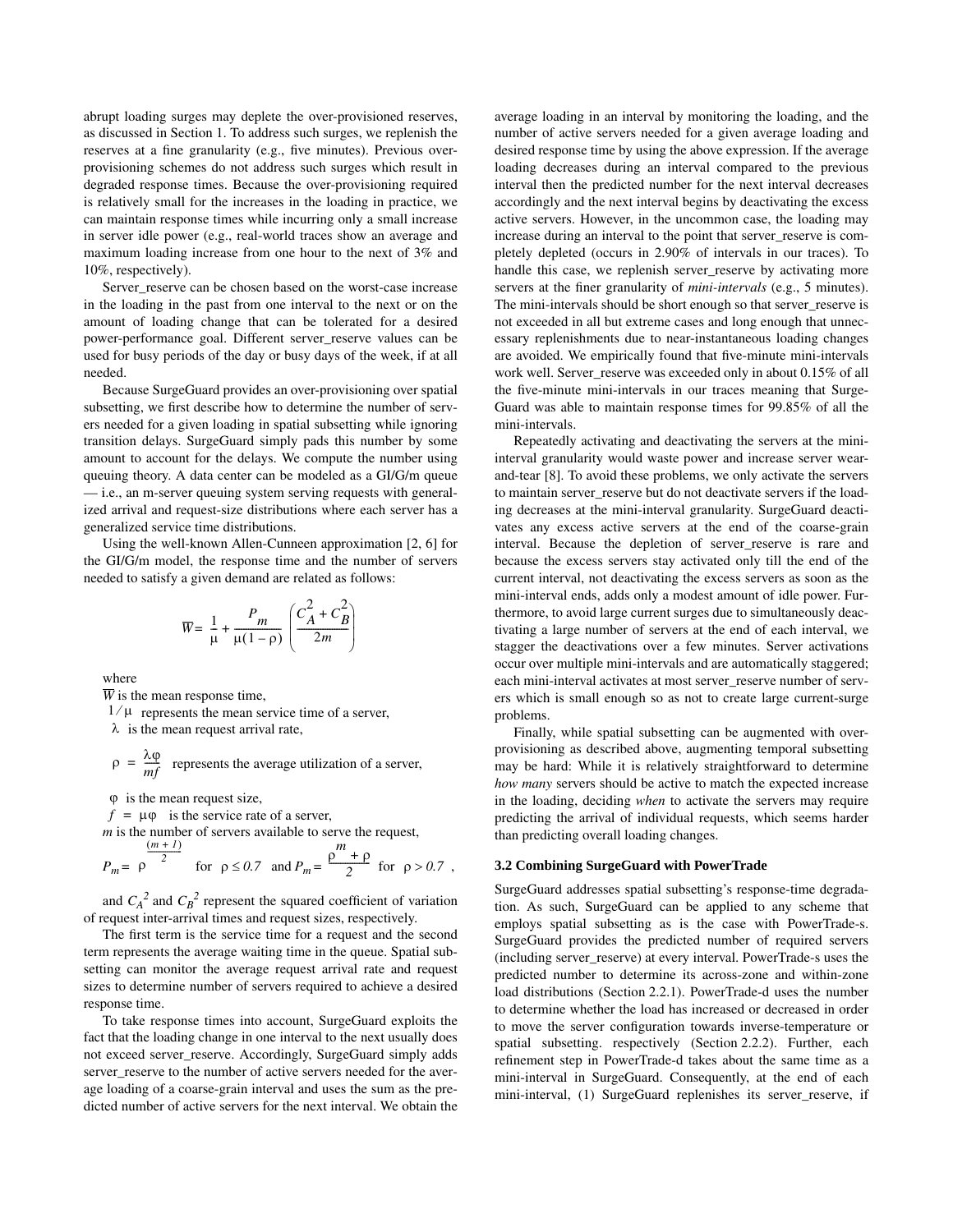

<span id="page-7-1"></span>need be, and (2) PowerTrade-d chooses the better of its previous and new configurations, as described in [Section 2.2.2](#page-4-1), and determines whether its refinement has converged or should be continued.

## <span id="page-7-0"></span>**4 Experimental Methodology**

We employ simulators and real-world traces to evaluate our techniques. We use AirPAK [1], a computational fluid dynamics (CFD) simulator by Ansys Inc. (formerly Fluent Inc.) to model cooling in a data center.

#### **4.1 Data Center Model**

The simulated data center's parameters are consistent with those used in previous studies [21, 22, 31]. The data center (40' x 12' x 30') consists of four rows of 1120 server blades with each row containing seven 40U racks. For ease of configuration, we group four servers into a 4U server block. As shown in [Figure 1](#page-3-0), the data center employs the standard configuration of alternating hot and cold aisles to facilitate air flow and to avoid mixing of hot air with cold air [25, 33]. Our servers are modeled after the state-of-the-art servers (e.g, IBM Systems x3650 M2 or HP Proliant DL3xx series [10]) with power consumption of 100 W when idle, 300 W at 100% utilization, and 5 W in standby mode. Because server power varies almost linearly with server utilization [30], a 40%-utilized server consumes  $100 + (300-100)$  x  $0.4 = 180$  W. Each server has a volumetric flow rate of  $0.068 \text{ m}^3/\text{s}$ . Because modeling variablespeed fans is hard, we conservatively assume that the server fans run at the highest speed for good airflow but consume low power (~2W) in *all* schemes. There are four CRAC units in the center, each of which pushes chilled air at  $15^{\circ}$ C into a raised floor plenum  $(1.5 \text{ ft. high})$  at a rate of 9000 ft<sup>3</sup>/min. The cool air enters the cold aisles (inlets of servers) and hot air exits the hot aisles (outlets of servers) to the CRAC exhaust vents.

Recall that cooling power = server power/COP and that the COP is a decreasing function of the temperature in the room. The higher the temperature of the room, the lower the temperature of the air output by the CRAC units for quick removal of the heat, the lower the COP. Consequently, the COP is an *increasing* function of the CRAC output temperature (i.e., the lower the output temperature, the lower the COP). We used the function in [Figure 5](#page-7-1), which models the chilled-water CRAC units at the HP labs Utility Data Center [21]. To determine the CRAC output temperature at any point in time of data center operation, we use the following methodology from [21]. We assume a safe server outlet temperature,  $T_{\text{safe}}$ , of 25 °C. From the simulator, we obtain the average outlet temperatures  $T<sub>server</sub>$  of 80 hottest servers for a given combination of loading and choice of schemes for idle power and cooling power reduction. Now  $T_{adj} = T_{safe} \cdot T_{server}$  is the amount by which the CRAC output temperature,  $T_{\text{out}}$ , needs to be adjusted to cool the servers to the safe temperature. The adjusted new CRAC output temperature is  $T_{new} = T_{out} + T_{adj}$ . If  $T_{adj}$  is negative, the output temperature will need to be reduced to provide more cooling and vice versa. Based on the COP function shown in [Figure 5,](#page-7-1) *Tnew* determines the actual COP which, in turn, determines the cooling power.

We validated our data center model by matching the temperature profile reported in [21, 31] under uniform distribution of a fixed loading across all the servers.

#### <span id="page-7-2"></span>**4.2 Implementation of various schemes**

For inverse-temperature, we simulate the implementation described in [21] where each server's temperature is sensed for the purpose of load assignment. To implement spatial subsetting, we use the *GI/G/m* model in [Section 3.1](#page-5-2) to compute the number of servers required to achieve a desired response time for a given loading demand — i.e., request arrival rate  $(\lambda)$ , request size  $(\varphi)$ , and their coefficients of variation  $(C_A \text{ and } C_B)$ . These loading parameters come from real-world traces described in [Section 4.4](#page-8-0). We assume a response time  $(\overline{W})$  of 6 ms and a service rate (*f*) of 2.6 Gbytes/sec, consistent with [8]. We verified that this response time was achievable for each trace provided an appropriate number of servers were activated. To supplement spatial subsetting with SurgeGuard, we add server\_reserve to the number computed above to obtain the total number of servers to be activated. We describe how we compute server\_reserve in [Section 4.3](#page-8-1). To alleviate hot spots as much as possible, we choose the active servers such that they are physically distributed throughout the data center.

To implement PowerTrade, we divide the data center into three zones based on a calibration run of loading the data center at 50% and uniformly distributing the load across all the servers. We assign servers to zones based on three suitably-separated ranges of server outlet temperatures. Out of 280 server blocks, 192 are in the cool zone, 62 in the warm zone and 26 in the hot zone. For Power-Trade-s, we use the same calibration run to determine the coolzone-to-warm-zone iso-temp ratio to be 2:1 [\(Section 2.2.1](#page-3-2)). The cool-zone-to-hot-zone iso-temp ratio is 10:1, which is high implying that the hot zone is loaded only as a last resort when the demand exceeds the other zones' capacity. For PowerTrade-s++, we use seven calibration runs to obtain cool-zone-to-warm-zone iso-temp ratios of 4.3:1, 2.7:1, 2:1, 1.7:1, 1.6:1, 1.5:1 and 1.4:1 respectively, at seven different loadings of 30%, 40%, 50%, 60%, 70%, 80% and 90%. The cool-zone-to-hot-zone iso-temp ratios remained close to 10:1 across all the loadings. For PowerTrade-d, we simulate the refinement process to determine how many and which servers are activated, and the corresponding cooling power. To observe the time taken to reach steady-state temperature after a refinement step, we simulate the transient temperature of our data center. We found that starting from zero loading. the data center reached the steady-state temperature at 50% loading in about 3-4 minutes. Because most changes in the loading are smaller, each refinement step takes even less time.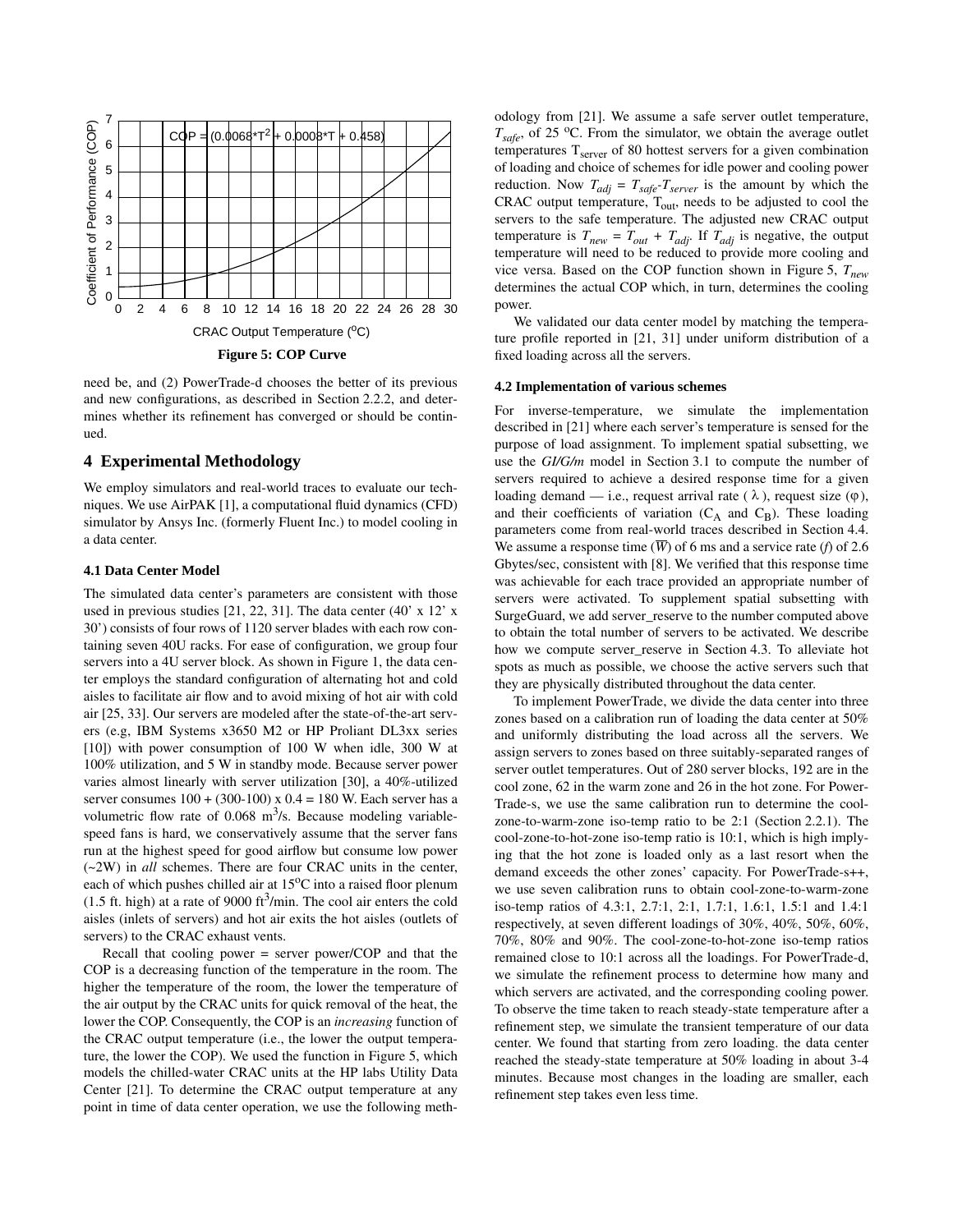#### <span id="page-8-1"></span>**4.3 Response Time Analysis**

For SurgeGuard, we find the largest increase in the loading in a pair of consecutive one-hour intervals in each of our traces ([Section 4.4](#page-8-0)). We then apply the GI/G/m model in [Section 3.1](#page-5-2) to determine server\_reserve to be the difference in the number of servers needed for the pair. We found that a value of 112 (10% of the total number of servers) for server\_reserve typically works well.

In our results, we compare SurgeGuard against the original spatial subsetting (without SurgeGuard) and temporal subsetting such as PowerNap [\(Section 1](#page-0-0)) in terms of response time. The queuing model in [Section 3.1](#page-5-2) determines the number of servers needed for a given loading and desired response time. However, the model does not account for the latency of the transition from standby mode to active mode. This latency is seen in the original spatial subsetting and temporal subsetting, and also in SurgeGuard in the uncommon case of full depletion of server\_reserve within a miniinterval [\(Section 3.1\)](#page-5-2). Though we use the *GI/G/m* model to compute the number of active servers needed in spatial subsetting (Section 3.1 and Section 4.2), we could not find a *GI/G/m* that captures this latency. Therefore, we compute the response time while accounting for the transition latency using the *GI/G/1* model *with exceptional first service* given by Welsh [35]:

<span id="page-8-3"></span>
$$
\overline{W} = \frac{1}{\mu} + \frac{\rho}{\mu(1-\rho)} \left( \frac{C_A^2 + C_B^2}{2} \right) + \frac{2E[I] + \lambda E[I^2]}{2(1 + \lambda E[I])}
$$

where

 $\overline{W}$  is the mean response time,

- $1/\mu$  represents the mean service time of a server,
- $\lambda$  is the mean request arrival rate,

<span id="page-8-4"></span> represents the average utilization of a server,  $ρ = 2$ λ µ

 $C_A^2$  and  $C_B^2$  represent the squared coefficient of variation of request inter-arrival times and request sizes, respectively, and

*E[I]* represents the mean initial set-up time for the exceptional first service.

This model assumes that every request arriving while the server is idle experiences the exceptional service. However, in both the original spatial subsetting and SurgeGuard, a newly-transitioned server remains active even while idling for the rest of the interval. Thus, the server does not impose the exceptional service on all but those requests that arrive before or during the single transition. Therefore, this model provides an upper bound on the response times for the original spatial subsetting and SurgeGuard.

<span id="page-8-5"></span>Using  $T_t$  to denote the transition time in our case,  $E[I] = T_t$ , and  $E[I^2] = T_t^2$  for servers in standby mode, and  $E[I] = E[I^2] = 0$  for servers in active mode. We assume  $T<sub>t</sub>$  to be 1 s based on Linux's ACPI S1 transition times [11]. We assign values for  $\mu$ ,  $\lambda$ ,  $C_A$ , and C<sub>B</sub>, as described before for the *GI/G/m* model in [Section 4.2](#page-7-2).

## <span id="page-8-0"></span>**4.4 Traces**

<span id="page-8-6"></span>We use the following traces provided by the Internet Traffic Archive [17]: (1) Fifa WorldCup 1998 — 14-day trace shown in [Figure 6](#page-8-2), (2) University of Berkeley's home IP server — 14-day trace shown in [Figure 7,](#page-8-3) (3) ClarkNet WWW server — 14-day trace shown in [Figure 8](#page-8-4), (4) NASA Kennedy Space Center Web

<span id="page-8-2"></span>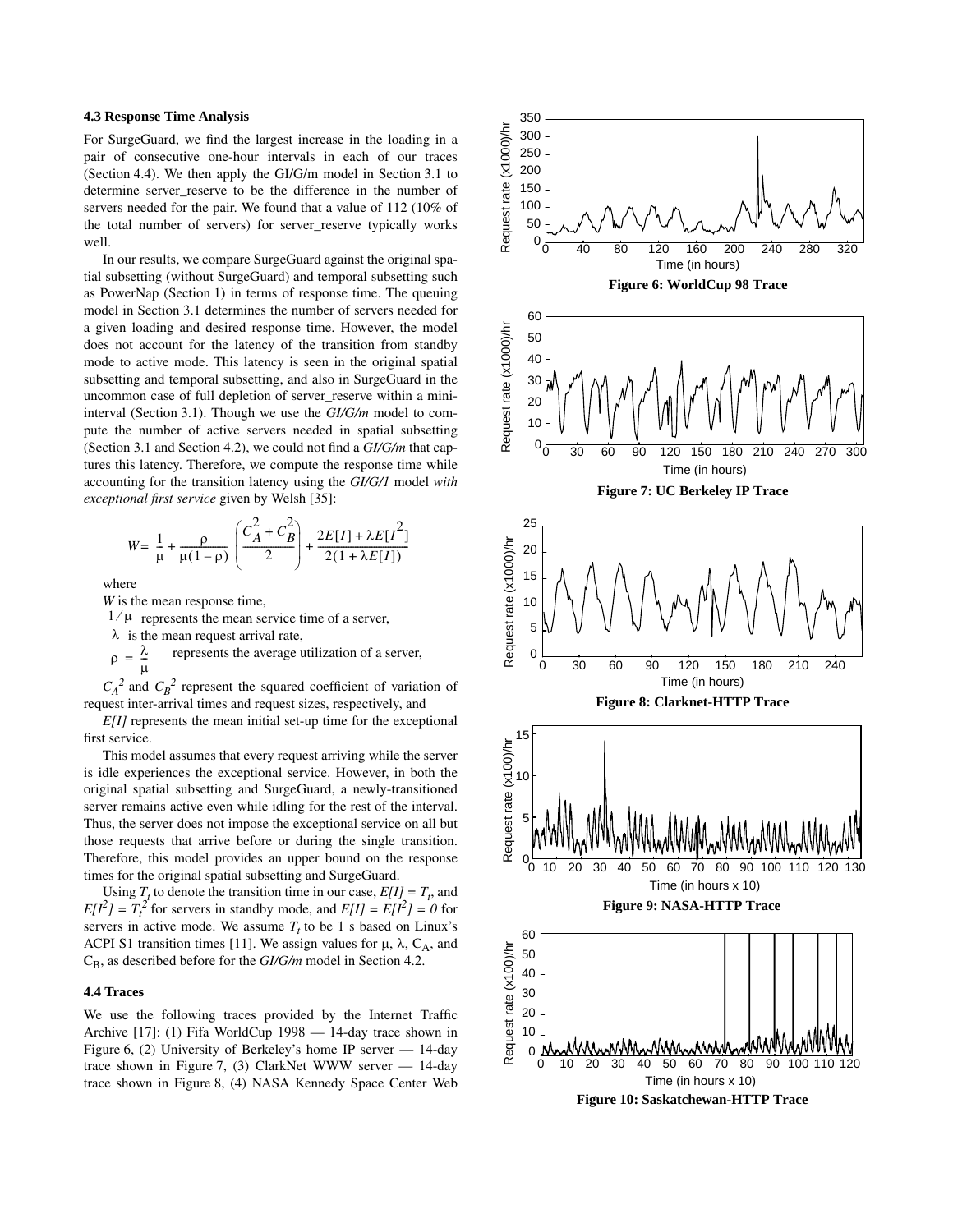

<span id="page-9-1"></span>server  $-60$ -day trace shown in [Figure 9](#page-8-5), and (5) University of Saskatchewan's WWW server — 60-day trace shown in [Figure 10.](#page-8-6) We analyze the traces in terms of power and response time in

#### <span id="page-9-0"></span>**5 Results**

[Section 5.](#page-9-0)

We start by quantifying PowerTrade's power reduction over spatial subsetting and inverse-temperature at various fixed loadings. To understand the power savings, we show both a breakdown of the net power and the temperature of the zones for the different schemes. We also show the sensitivity of our power reduction to the servers' idle power rating. Next, we present our total energy savings under real loadings seen in the traces. Finally, we present response times with and without SurgeGuard.

#### **5.1 Net Power Savings at fixed loadings**

We compare PowerTrade against spatial subsetting and inversetemperature to show PowerTrade's power savings. [Figure 11](#page-9-1) shows the various schemes' net power consumption along the Yaxis at different loadings of the data center along the X-axis. The net power includes the cooling power, server power (= compute power + idle power) of active servers and standby power of inactive servers (for spatial subsetting and PowerTrade). We apply SurgeGuard to PowerTrade and spatial subsetting to alleviate response time degradation. Inverse-temperature naturally incurs no response time degradation by keeping all the servers active. Though PowerTrade and spatial subsetting incur extra idle power due to SurgeGuard, alleviating response time degradation is important for a fair comparison (recall that SurgeGuard's server\_reserve is only 10% of all the servers present in the data center). The graph also includes an *ideal* curve which takes the server power + standby power of spatial subsetting combined with SurgeGuard and distributes this power among all the servers using inverse-temperature while ignoring the idle power of the excess servers (all servers - active servers of spatial subsetting). Thus, the ideal curve has the minimum server power (from spatial subsetting) and the minimum cooling power (from inverse-temperature). From [Figure 11,](#page-9-1) we see that spatial subsetting performs better than inverse-temperature for lower loadings where hot spots are rarer and thus saving idle power is more important than saving cooling power. And the converse is true for higher loadings. The static PowerTrade schemes perform better than both spatial subsetting



<span id="page-9-3"></span>

and inverse-temperature for most of the loading span (inverse-temperature performs slightly better at 87% loading and above). PowerTrade-d is better than both for the entire span while staying close to our ideal in the 40-70% loading range.

In [Table 1,](#page-9-2) we show the percent reduction in net power achieved by PowerTrade and the ideal over the *better* of spatial subsetting and inverse-temperature at various loadings. We see that for the range of 30-70% loadings where data centers operate most of the time [3, 5] (confirmed in [Section 5.2](#page-10-0)), PowerTrade-d achieves substantial power savings of 22-36%. Recall from [Section 1](#page-0-0) that because power is a major component in the recurring cost of a data center, such improvements are significant. At 80% loading, the static PowerTrade schemes perform slightly better than PowerTrade-d. This exception is due to the fact that at higher loadings, the temperature is sensitive to even a slight increase in server utilization and the group size for PowerTrade-d is too coarse to capture this sensitivity.

#### **5.1.1 Net Power Breakdown**

We explain the above power savings by breaking down the net power into its components — idle, compute, and cooling. [Figure 12](#page-9-3) shows these components (Y-axis) for the low-power schemes at three typical data center loadings (X-axis). We choose only three loadings to avoid overcrowding the graph with too many bars. Ideal's idle power comes from SurgeGuard's extra servers added for iso-response-time comparison, as discussed before, and standby power of inactive servers.

Spatial subsetting incurs only a little idle power, which is contributed by SurgeGuard's extra servers and by the servers in

**Table 1: Net Power Savings (\* includes SurgeGuard)**

<span id="page-9-2"></span>

| Loading | <b>PowerTrade</b><br>$-s^*$ | Power-<br>$Trade - s++*$ | PoweTrade-<br>d* | Ideal* |
|---------|-----------------------------|--------------------------|------------------|--------|
| 10%     | 12%                         | $\overline{12\%}$        | 18%              | 39%    |
| 20%     | 14%                         | 17%                      | 26%              | 42%    |
| 30%     | 16%                         | 22%                      | 33%              | 42%    |
| 40%     | 19%                         | 22%                      | 36%              | 41%    |
| 50%     | 20%                         | 20%                      | 30%              | 35%    |
| 60%     | 17%                         | 18%                      | 28%              | 29%    |
| 70%     | 12%                         | 17%                      | 22%              | 25%    |
| 80%     | 13%                         | 19%                      | 11%              | 21%    |
| 90%     | $-5\%$                      | $-3%$                    | $0\%$            | 18%    |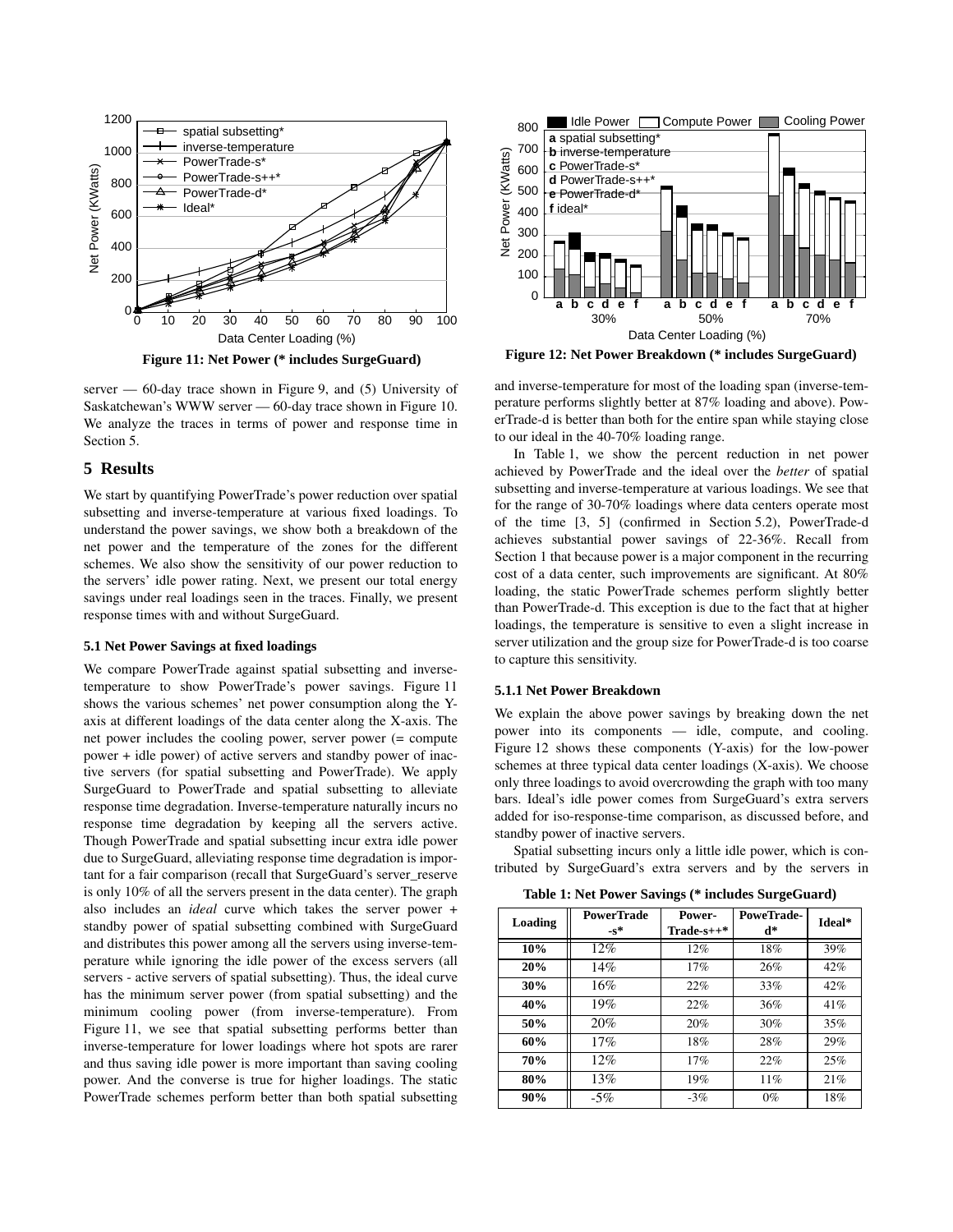

**Figure 13: Temperature variation across zones**

<span id="page-10-1"></span>standby mode, but significantly high cooling power due to hot spots created by concentrating the loading on a subset of servers. Conversely, inverse-temperature incurs high idle power due to keeping all the servers activated but low cooling power by avoiding hot spots. PowerTrade incurs both low idle power and low cooling power by avoiding hot spots while keeping as few servers activated as needed to alleviate response time degradation. PowerTrade's cooling power is lower than that of inverse-temperature because cooling power depends not only on the total amount of server heat (recall that Cooling Power = ServerPower/COP*)* but also on the temperature because the COP is a *non-linear* decreasing function of temperature (i.e., lower temperature implies better COP)*.* By keeping fewer servers active to reduce idle power, PowerTrade also reduces the cooling power. Compute power is not affected by the choice of the scheme and hence remains the same for all the schemes at a particular loading. At 50% loading, PowerTrade-s and PowerTrade-s++ have identical power components because their iso-temp ratios are equal at this loading.

#### **5.1.2 Temperature Profile**

To explain the cooling power component in the above breakdown, we show the temperatures of the zones for the schemes. [Figure 13](#page-10-1) shows the zone temperatures along the Y-axis at 30% and 70% loading of the data center for spatial subsetting, inverse-temperature, and PowerTrade along the X-axis. Spatial subsetting has the highest temperature variation across the zones whereas the temperature is even for inverse-temperature. The static PowerTrade schemes perform better than spatial subsetting but worse than inverse-temperature. This worse behavior stems from PowerTrades's limitations — fixed policy per zone and ignoring heat exchange across zones ([Section 2.2.1\)](#page-3-2). For PowerTrade-d, not only the across-zone temperature variation is small (close to that of inversetemperature) but also the absolute temperatures of the zones are lower than those in inverse-temperature due to lower idle power.

#### **5.1.3 Sensitivity to Idle Power**

The idle power rating of the servers is an important factor in the server's net power and the amount of savings achieved by our schemes. Further, this rating has been improving, if slowly, over server generations. To capture the effect of these improvements, we show our power savings as the idle power rating is lowered while holding the server power at 100% utilization to be a constant





**Figure 14: Idle power sensitivity**

<span id="page-10-2"></span>300 W as before. In [Figure 14](#page-10-2), the Y-axis shows the net power consumption for various schemes at the three fixed loadings of 30%, 50%, and 70%, and the X-axis shows the idle power varied as 50 W, 100 W (default), and 150 W. We note these idle-power values cover both the state-of-the-art and near-future server offerings. We show only PowerTrade-d and not PowerTrade-s to avoid crowding the graph.

Spatial subsetting performs worse than inverse-temperature as we decrease the idle-power rating because spatial subsetting's reduction of idle power becomes less critical than inverse-temperature's reduction of cooling power. On the contrary, as the idlepower rating is increased, reducing the idle power becomes more important giving spatial subsetting the upper hand at higher loadings. PowerTrade-d performs the best over the whole range of idlepower ratings, achieving significant power savings even at 50-W rating (18-23% improvement over inverse-temperature).

#### <span id="page-10-0"></span>**5.2 Total Energy Savings under real loadings**

While the previous section shows net power, here we present total energy savings of PowerTrade over inverse-temperature and spatial subsetting summed over all five of our traces (recall that total power = net power + distribution losses). We show energy instead of power to capture the time duration of the traces. All the schemes except inverse-temperature are combined with SurgeGuard for isoresponse-time comparison, as discussed before. To compute the energy for each trace under each scheme, we determine the loading in each one-hour interval of each trace and look up the power for that loading under each scheme in [Figure 11](#page-9-1). Because the absolute loadings across the traces vary, we normalize the loadings by setting the maximum loading in each trace to be 100% and scale the rest of the trace accordingly. To simplify the energy calculation, we ignore the fact that the COP, and hence the cooling power, changes with the temperature during the time the temperature settles after loading changes. Instead, we assume that the temperature settles instantaneously. Because loading changes and hence the temperature changes are not large, our approximation is reasonable. However, for PowerTrade-d, we assume that a 1% loading change triggers the refinement process. During each step of the process (5 minutes) we assume the power of the previous (sub-optimal) configuration to be conservative. Because the traces cover unequal time spans, we consider only the first 14 days from each trace to compute the sum over the traces.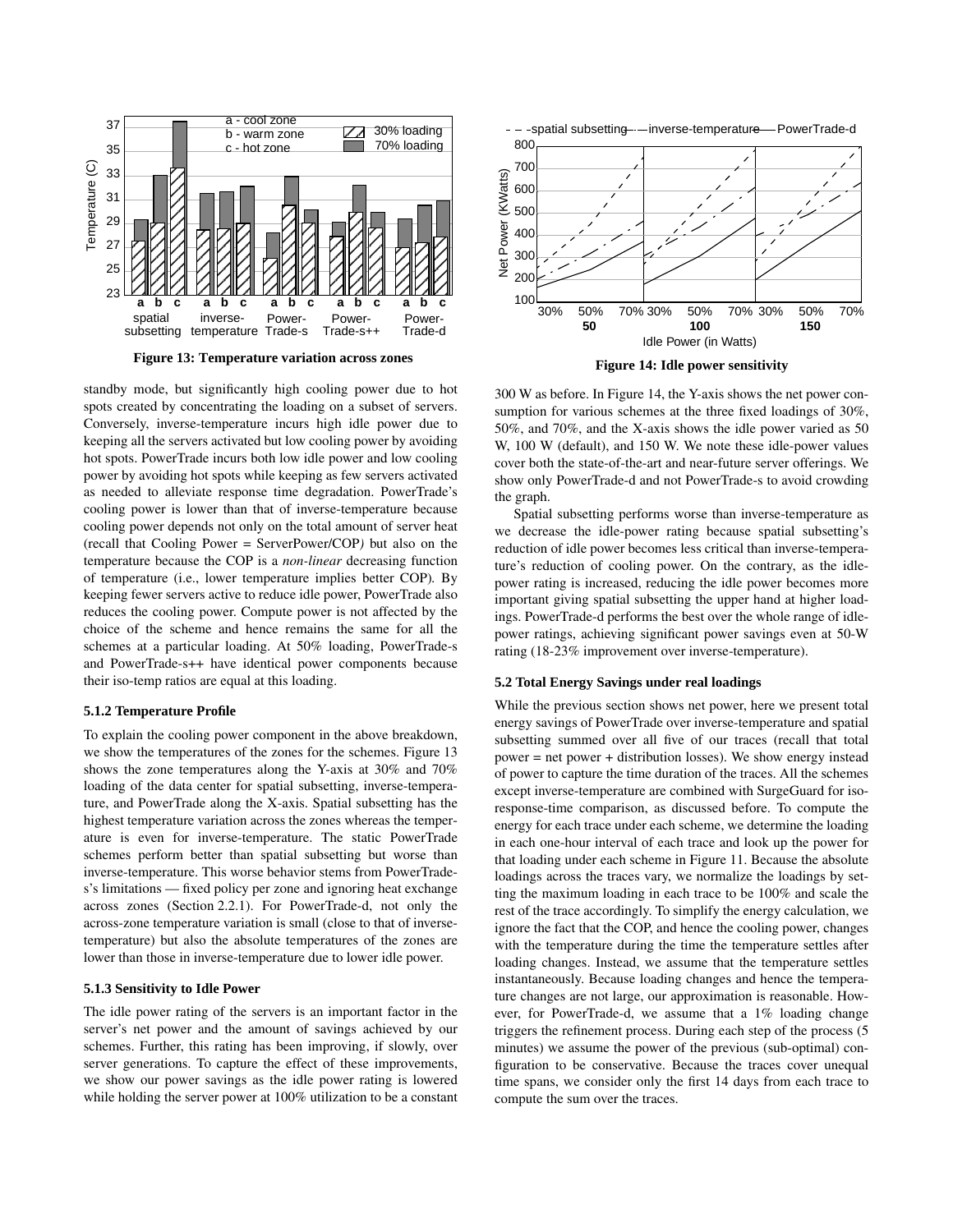Before we discuss PowerTrade's energy savings, we make a few observations about our traces shown in [Figure 6](#page-8-2) through [Figure 10.](#page-8-6) The loadings in the traces are often well below the maximum, providing opportunity for idle power reduction (e.g., 42%, 67%, and 88% of the traces are, respectively, under 30%, 50%, and 70% loading). Further, loadings vary smoothly and slowly over hours-long periods of time (the X-axis spans many days). The average and maximum increase in the loading from one interval to the next for the traces in [Figure 6](#page-8-2) through [Figure 10](#page-8-6), is 3% and 10%, respectively. Consequently, SurgeGuard's server\_reserve is small — 112 or 10% of all servers. Because of the variations being slow, PowerTrade-d's refinement process took only 1.2 steps to converge for each loading change in the traces. [Table 2](#page-11-0) shows the total energy breakdown and energy savings for each scheme. Total energy is the sum of the server energy, cooling energy, and power distribution losses ([Section 2.2](#page-2-0)). We assume that the distribution losses are 10% of the server power as per [14]. In all the three PowerTrade schemes, power savings at fixed loadings translate well into significant energy savings under real loadings.

#### **5.3 Response Time**

Recall that PowerTrade achieves power reduction by keeping only a subset of servers active and putting the rest into standby mode. Also recall that SurgeGuard alleviates response time degradation by padding PowerTrade's active server count at the first-tier interval granularity with server\_reserve. Further, SurgeGuard replenishes server\_reserve at the second-tier mini-interval granularity if any loading surge depletes the reserve. However, loading surges that exceed the reserve result in response time degradation as new servers are transitioned from standby. To evaluate SurgeGuard's effectiveness, we show in [Table 3](#page-11-1) the response time degradation of PowerTrade-d with three configurations for SurgeGuard — no SurgeGuard,. one-tier SurgeGuard, and full SurgeGuard — for our traces ([Figure 6](#page-8-2) through [Figure 10](#page-8-6)). In one-tier SurgeGuard, server\_reserve is not replenished at mini-intervals and continues to get depleted until either the interval ends or the loading exceeds the capacity of the active servers incurring response time degradation as new servers are activated. We show only PowerTrade-d because it has better power savings than the static PowerTrade schemes. We compute the response times for the *current* interval as a mean of two parts: (1) response time of servers that either are active from the *previous* interval or are part of server\_reserve (if SurgeGuard is present) and (2) response time of servers that are newly activated because the servers in the first part are insufficient. We determine

| <b>Table 2: Total Energy Savings</b> |  |  |  |
|--------------------------------------|--|--|--|
|--------------------------------------|--|--|--|

<span id="page-11-0"></span>

| <b>Scheme</b><br>$(*)$ includes<br>SurgeGuard) | Server Energy<br>(MWh) | Cooling Energy<br>(MWh) | Distribution<br>Losses (MWh) | Total Energy<br>(MWh) | $%$ Energy<br>Savings |
|------------------------------------------------|------------------------|-------------------------|------------------------------|-----------------------|-----------------------|
| Inverse-temperature                            | 169                    | 113                     | 17                           | 298                   |                       |
| Spatial subsetting*                            | 140                    | 146                     | 14                           | 299                   |                       |
| PowerTrade-s*                                  | 113                    | 104                     | 11                           | 228                   | 23%                   |
| PowerTrade-s++*                                | 113                    | 97                      | 11                           | 220                   | 26%                   |
| PowerTrade-d*                                  | 107                    | 89                      | 11                           | 207                   | 30%                   |

| Table 3: SurgeGuard's Response Time (RT): |  |
|-------------------------------------------|--|
| Distribution & Average                    |  |

<span id="page-11-1"></span>

|               | <b>Distribution</b><br>$\frac{6}{6}$ success) |        |        | <b>Average relative RT</b> |        |        |
|---------------|-----------------------------------------------|--------|--------|----------------------------|--------|--------|
| Trace         | N <sub>0</sub>                                | 1-tier | Full   | N <sub>0</sub>             | 1-tier | Full   |
|               | Surge-                                        | Surge- | Surge- | Surge-                     | Surge- | Surge- |
|               | Guard                                         | Guard  | Guard  | Guard                      | Guard  | Guard  |
| worldcup98    | 84.7                                          | 97.85  | 99.93  | 3.05                       | 1.05   | 1.014  |
| NASA-http     | 79.2                                          | 96.72  | 99.72  | 3.24                       | 1.07   | 1.018  |
| UC-Berkeley   | 83.3                                          | 97.30  | 99.91  | 3.07                       | 1.06   | 1.014  |
| ClarkNet-http | 84.1                                          | 97.65  | 99.93  | 3.07                       | 1.04   | 1.014  |
| Saskatchewan  | 80.2                                          | 96.86  | 99.65  | 3.18                       | 1.08   | 1.018  |
| average       | 81.6                                          | 97.10  | 99.85  | 3.12                       | 1.07   | 1.017  |

the number of servers in the second part as the difference between (1) the *actual* number of servers needed for the current interval using the *GI/G/m* model in [Section 3.1](#page-5-2) and (2) the number of servers in the first part. To compute the response time of each part, we use the *GI/G/1 with exceptional first service* model in [Section 4.3](#page-8-1) with transition times being 0 for the first part and 1 s for the second part (like ACPI S1 [11]). The overall response time is the mean over the *actual* number of servers. We assume 1-hour intervals, 5 minute mini-intervals, and server reserve to be 112 (10% of all servers). The column "Distribution (% success)" shows the percent of all mini-intervals where the loading falls within the capacity of the active servers (with or without SurgeGuard). The column "Average relative RT" shows the response time normalized against the desired response time of 6 ms.

Before we discuss PowerTrade's response time, we make a few more observations about our traces shown in [Figure 6](#page-8-2) through [Figure 10.](#page-8-6) The loading varies continually confirming that putting all un-utilized servers in standby mode to save power (e.g., original spatial subsetting) would degrade response time. However, because the variations are smooth and slow, SurgeGuard is likely to perform well. In [Table 3,](#page-11-1) PowerTrade-d without SurgeGuard cannot meet the loading demand in more than 15% of all the miniintervals (see "Distribution (% success)"), degrading response time by more than a 2x factor. PowerTrade-d with one-tier SurgeGuard improves on these numbers and covers about 97% of all the miniintervals maintaining average response time within 7%. In contrast, PowerTrade-d with full SurgeGuard meets the loading demand in more than 99.85% of all the mini-intervals and maintains average response time within an almost-imperceptible 1.7%. The difference between one-tier SurgeGuard and full SurgeGuard shows the value of SurgeGuard's second tier, which is our novelty, in handling uncommon and abrupt, but important, loading surges ([Section 1\)](#page-0-0).

Next, we compare PowerTrade-d against spatial subsetting and PowerNap, a temporal subsetting scheme which puts servers into standby mode upon service completion if no further requests are present [20]. We perform this comparison by varying the interval length as 30, 60 (default), and 180 minutes while holding the server reserve and mini-interval length constant at 112 and 5 minutes, respectively. In [Figure 15](#page-12-2), the X-axis shows the various interval lengths and the Y-axis shows the normalized response times averaged over all our traces for PowerNap, spatial subsetting, PowerTrade-d without SurgeGuard, and PowerTrade-d with one-tier SurgeGuard. We do not show PowerTrade-d with full SurgeGuard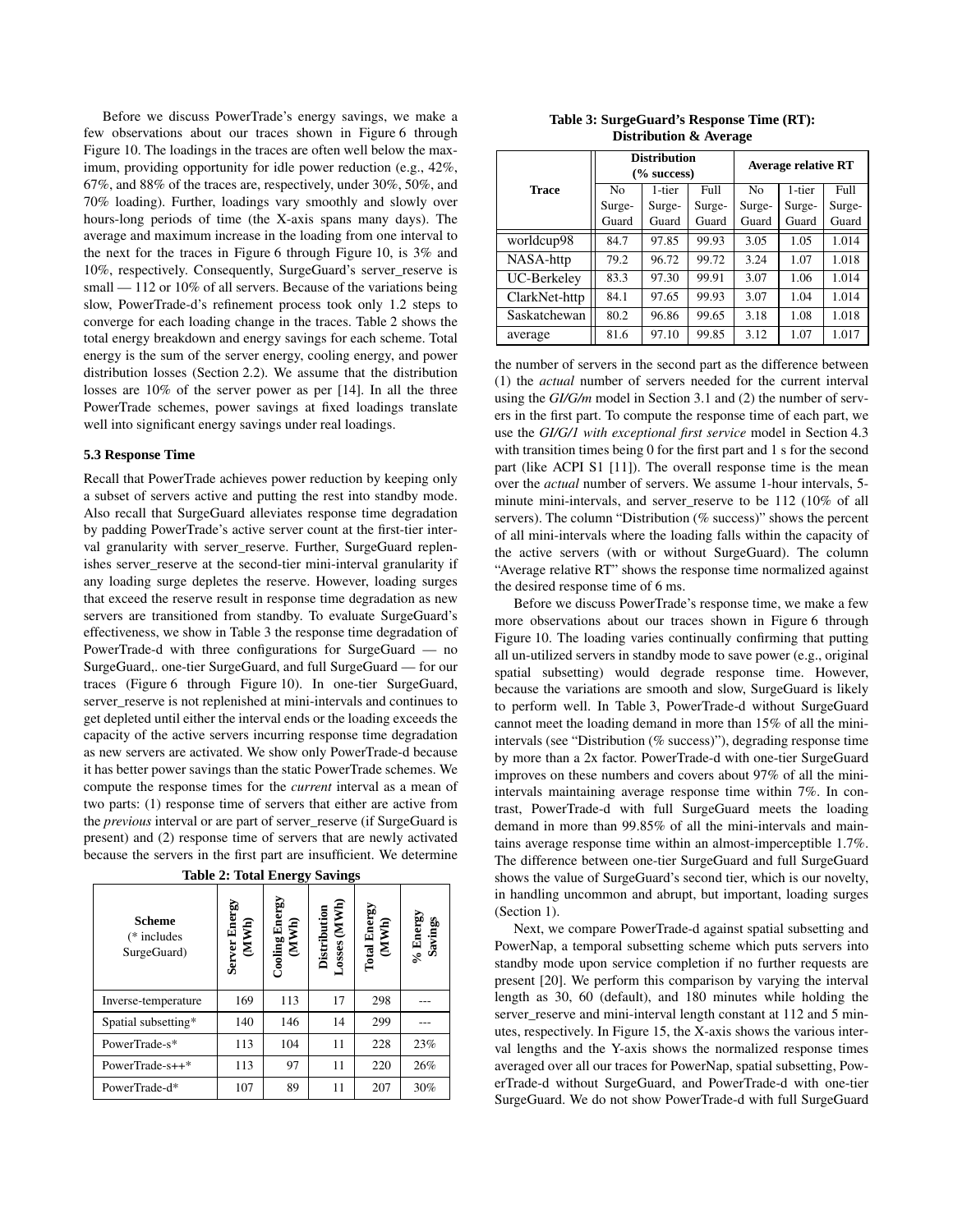

**Figure 15: Interval length sensitivity**

<span id="page-12-2"></span>because [Table 3](#page-11-1) shows the degradation to be 1.7% which would not be visible in the graph. For PowerNap, we used *M/G/1 with exceptional first service* model they adopted. We assume that spatial subsetting activates new servers as the loading increases, incurring the same delays as PowerNap (original spatial subsetting assumes that loading changes are infrequent and so does not protect against increases in the loading). Therefore, we show Power-Nap and spatial subsetting in the same curve.

PowerNap, spatial subsetting, and PowerTrade-d-without-SurgeGuard considerably degrade response time — by more than a factor of  $2X$  — due to the standby-to-active transition delay. Because these schemes do not use intervals, their response times do not change with interval length. Because PowerTrade-d-without-SurgeGuard keeps more servers active than PowerNap for avoiding hot spots, PowerTrade-d-without-SurgeGuard performs a little better than PowerNap. We note that the PowerNap paper reports much less degradation (around 12% degradation at 40% loading) because the paper assumes standby-to-active transition times of 10 ms whereas we assume 1-s transition times consistent with Linux documentation [11]. Recall from [Section 1](#page-0-0) that it is not easy to apply SurgeGuard to PowerNap for reducing this degradation because using SurgeGuard for temporal subsetting, as in PowerNap, amounts to predicting the arrival times of individual requests. In contrast to PowerNap and spatial subsetting. Power-Trade-d with one-tier SurgeGuard maintains response time within 3%, 7% and 17% at interval lengths of 30 minutes, 1 hour and 3 hours, respectively, and PowerTrade-d with full SurgeGuard (not shown) degrades response time only by 1.7% (at 60-minute intervals).

## <span id="page-12-0"></span>**6 Related Work**

Prior work on data center power can be divided into two categories: server power optimizations and cooling power optimizations. Here we discuss prior work other than spatial subsetting [7, 26], inverse-temperature [21, 31] and PowerNap [20] which we have already discussed. In the first category, Ranganathan *et al.* [29], Fan *et al.* [14], Raghavendra *et al.* [27] propose optimizations for power and resource management at the enterprise level by combining resources from different enterprise components. Lim *et al.* [19] propose to use low-power embedded CPUs and flash-based disk caching in data center servers. However, these schemes do not address the implications on response times. Two other proposals propose over-provisioning to address response time degradation in two different contexts. Urgaonkar *et al.* [34] propose a single tier of over-provisioning in allocating servers of a shared, multi-service cluster to each service. This work considers only allocation and not any power optimizations. Chen *et al.* [8] consider response time impact in data centers while optimizing server power using DVFS. The authors use a queuing-theoretic predictive scheme to estimate the combination of number of active servers and clock frequency. This estimate includes some over-provisioning to alleviate response time degradation. However, the scheme does not account for depletion of the over-provisioned resources due to spikes in the data center loading, unlike SurgeGuard's second tier. Choi *et al.* [9], Sharma *et al.* [32] and Elnozahy *et al.* [12] also explore DVFS for server applications. However, DVFS has several limitations as discussed in [Section 1.](#page-0-0) Heath *et al.* [16] and Rusu *et al.* [30] propose power management techniques for matching workloads to servers in heterogeneous server clusters. VirtualPower [24] integrates power management with virtualization in data centers by coordinating the power management policies of independent guest VMs.

In the second category of cooling optimizations, Patel *et al.* [25] and Sullivan [33] optimize layout of the data center to improve air flow. C-Oracle [28], Weatherman [22] propose software infrastructure to predict heat profiles in the data center for dynamic thermal management. Mukherjee *et al.* [23] propose a software infrastructure to monitor and control resource management to enable global thermal-aware scheduling decisions in a data center. These schemes are orthogonal to PowerTrade which optimizes the sum of cooling and server power.

While the above schemes optimize either server power or cooling power, PowerTrade is the first proposal to optimize the two together.

## <span id="page-12-1"></span>**7 Conclusions**

Server power and cooling power amount to a significant fraction of modern data centers' recurring costs. Previous server idle power optimizations concentrate the data center loading on as many servers as needed while putting the rest into low-power standby modes, but increase the cooling power by creating hot spots. Previous cooling optimizations, on the other hand, reduce the cooling power by distributing the loading among all the servers to achieve uniform temperature, but increase the idle power by keeping all the servers active. Further, server idle power optimizations also degrade response times due to standby-to-active transition delays,

We proposed a novel joint optimization of idle power and cooling power, called *PowerTrade*, which trades-off idle power and cooling power for each other, thereby reducing the total power. We addressed response time degradations via *SurgeGuard*, which over-provisions the number of active servers beyond the current need so as to absorb future loading increases. SurgeGuard is a twotier scheme which uses well-known over-provisioning at coarse time granularities (e.g., one hour) to absorb the common, smooth increases in the loading, and a novel fine-grain replenishment of the over-provisioned reserves at fine time granularities (e.g., five minutes) to handle the uncommon, abrupt loading surges. We showed that PowerTrade and SurgeGuard reduce the total power for real-world traces by 30% compared to previous low-power schemes while maintaining response times within 1.7%.